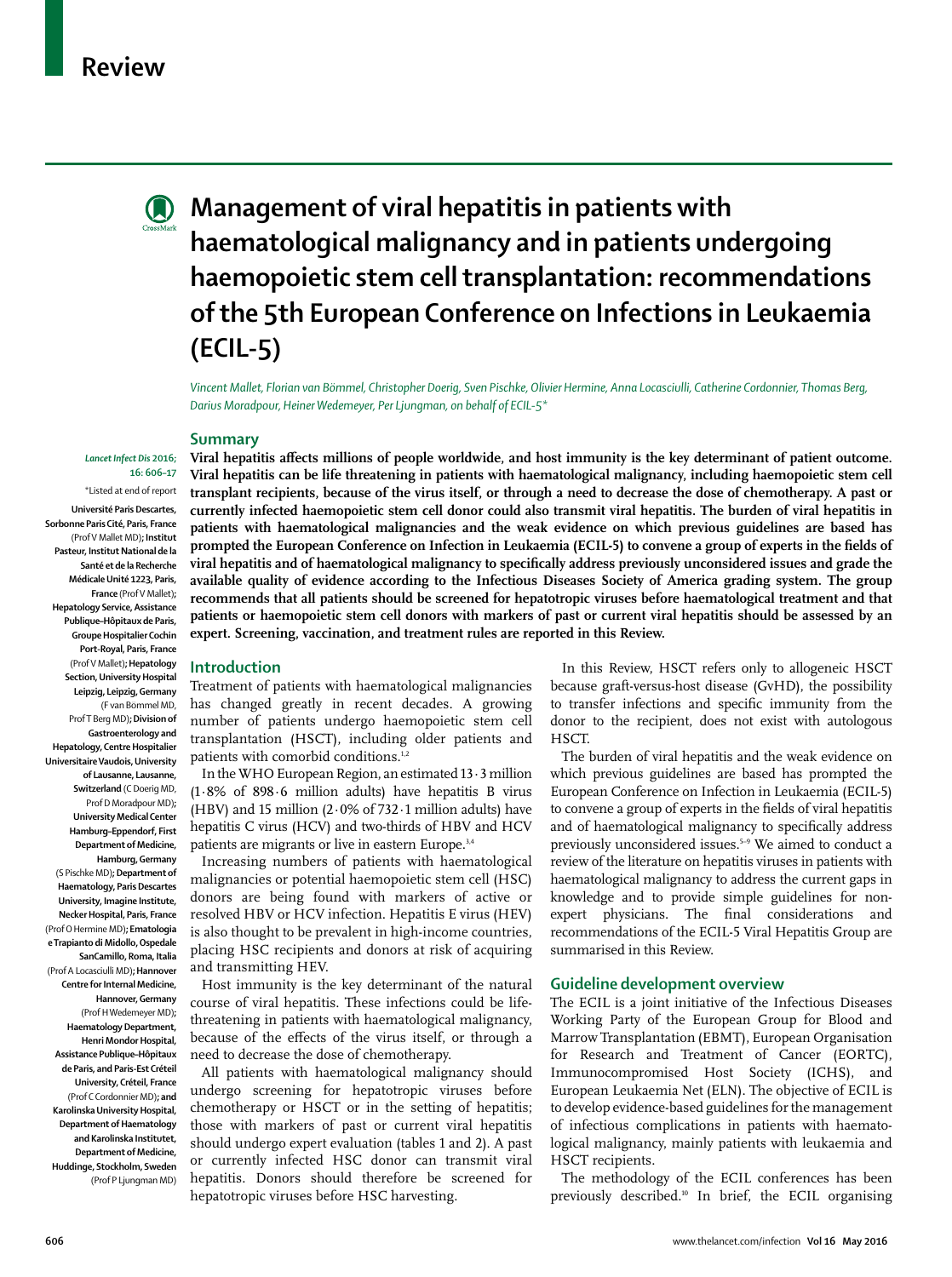|                                                                                                                                                                                                                                                                                                                                            | Screening tests required                                                               |  |  |  |
|--------------------------------------------------------------------------------------------------------------------------------------------------------------------------------------------------------------------------------------------------------------------------------------------------------------------------------------------|----------------------------------------------------------------------------------------|--|--|--|
| Patients with haematological malignancies, including candidates<br>for HSCT                                                                                                                                                                                                                                                                |                                                                                        |  |  |  |
| HBV (AI)                                                                                                                                                                                                                                                                                                                                   | HBsAq, anti-HBc, and anti-HBs<br>Nucleic acid testing if HBsAg or anti-HBc<br>positive |  |  |  |
| HCV (AII)                                                                                                                                                                                                                                                                                                                                  | Anti-HCV<br>Nucleic acid testing if anti-HCV positive                                  |  |  |  |
|                                                                                                                                                                                                                                                                                                                                            | Nucleic acid testing in the presence of risk<br>factors                                |  |  |  |
|                                                                                                                                                                                                                                                                                                                                            | Nucleic acid testing should be preferred if<br>programmed HSCT                         |  |  |  |
| HEV (AII)                                                                                                                                                                                                                                                                                                                                  | Nucleic acid testing                                                                   |  |  |  |
| HAV (AIII)                                                                                                                                                                                                                                                                                                                                 | Anti-HAV IqG                                                                           |  |  |  |
| HDV (BII)                                                                                                                                                                                                                                                                                                                                  | Anti-delta if HBsAq positive<br>Nucleic acid testing if anti-delta positive            |  |  |  |
| <b>HSCT</b> donors                                                                                                                                                                                                                                                                                                                         |                                                                                        |  |  |  |
| HBV (AII)                                                                                                                                                                                                                                                                                                                                  | HBsAq, anti-HBc, and anti-HBs<br>Nucleic acid testing if HBsAg or anti-HBc<br>positive |  |  |  |
| HCV (AII)                                                                                                                                                                                                                                                                                                                                  | Anti-HCV<br>Nucleic acid testing in the presence of risk<br>factors                    |  |  |  |
| HEV (AII)                                                                                                                                                                                                                                                                                                                                  | Nucleic acid testing                                                                   |  |  |  |
| HAV (BII)                                                                                                                                                                                                                                                                                                                                  | Anti-HAV IqM in the presence of abnormal liver<br>function tests                       |  |  |  |
| HDV (BIII)                                                                                                                                                                                                                                                                                                                                 | Anti-HDV if HBsAq positive<br>Nucleic acid testing if anti-HDV positive                |  |  |  |
| Recommendations were formulated after discussion of the scientific literature<br>$\mathcal{F} = \{x \in \mathcal{F} \mid x \in \mathcal{F} \}$ and the contract of the contract of the contract of the contract of the contract of the contract of the contract of the contract of the contract of the contract of the contract of the con |                                                                                        |  |  |  |

review within the group and graded for quality of evidence (I–III) and strength of recommendation (A–C) using the Infectious Diseases Society of America grading system. ECIL-5=European Conference on Infection in Leukaemia. HSCT=haemopoietic stem cell transplant. HAV=hepatitis A virus. HBV=hepatitis B virus. HBc=hepatitis B core. HCV=hepatitis C virus. HDV=hepatitis D virus. HEV=hepatitis E virus.

*Table 1:* **ECIL-5 screening rules for patients with haematological malignancies and for HSCT donors**

committee convened a group of independent international experts identified on the basis of knowledge and publications about viral hepatitis inside or outside of the context of haematological malignancy or immunedepression. Under the guidance of a designated leader, the group defined the relevant issues, questions, and outcomes to be addressed, and assessed these before the consensus conference through a review of the scientific literature with the objective to prepare proposals concerning the management of patients with haematological malignancies, including HSCT recipients (and their donors), with markers of past or current viral hepatitis. The main search terms used were "hepatitis A virus", "hepatitis B virus", "hepatitis C virus", hepatitis E virus", "liver fibrosis", "cirrhosis" AND "stem cell transplantation" or "bone marrow transplant" or "leukemia" or "lymphoma" or "myeloma" or "haematological malignancy" or "cancer" or "transplant recipients". PubMed and Web of Science searches (Jan 1, 1966, to Sept 15, 2013) were conducted. Cited and citing references of each identified article were checked.

|                                                                                                                                                                     | Diagnostic recommendation                                                          |  |  |  |
|---------------------------------------------------------------------------------------------------------------------------------------------------------------------|------------------------------------------------------------------------------------|--|--|--|
| HBV (AII)                                                                                                                                                           | HBsAg, nucleic acid testing                                                        |  |  |  |
| HCV (AIII)                                                                                                                                                          | Nucleic acid testing                                                               |  |  |  |
| HEV (AIII)                                                                                                                                                          | Nucleic acid testing                                                               |  |  |  |
| HAV (AII)                                                                                                                                                           | Anti-HAV IqM; nucleic acid testing<br>if host treated with depleting<br>antibodies |  |  |  |
| HDV (All)                                                                                                                                                           | Nucleic acid testing                                                               |  |  |  |
| Adenovirus, cytomegalovirus, EBV,<br>HSV, VZV*                                                                                                                      | Nucleic acid testing                                                               |  |  |  |
| Recommendations were formulated after discussion of the scientific literature<br>review within the group and graded for guality of evidence (I-III) and strength of |                                                                                    |  |  |  |

recommendation (A–C) using the Infectious Diseases Society of America grading system. ECIL-5=European Conference on Infection in Leukaemia. HSCT=haemopoietic stem cell transplant. HAV=hepatitis A virus. HBV=hepatitis B virus. HCV=hepatitis C virus. HDV=hepatitis D virus. HEV=hepatitis E virus. EBV=Epstein-Barr virus. HSV=herpes simplex virus. VZV=varicella-zoster virus. \*Covered in the ECIL 2–4 guidelines.

*Table 2:* **ECIL-5 viral diagnostic recommendations for patients with haematological malignancy and acute hepatitis**

Recommendations were formulated after discussion of the scientific literature review within the group and graded for quality of evidence (I–III) and strength of recommendation (A–C) using the Infectious Diseases Society of America grading system.<sup>11,12</sup>

The consensus conference was convened at ECIL-5 (Sophia Antipolis, France) on Sept 19–21, 2013, and attended by 52 experts from 16 European countries as well as Russia, Israel, and Turkey. Delegates were specialists in haematology, oncology, microbiology, infectious diseases, and clinical research and selected on the basis of skills and active participation in the host organisations. The group presented the findings of the scientific literature review and the proposed recommendations in an initial plenary session. After panel debate, the recommendations were revised as necessary and discussed again in a second plenary session, and a final consensus was reached on the quality of evidence and the strength of each recommendation. A second PubMed and Web of Science search (Sept 15, 2013, to Jan 15, 2016) was conducted during the publication process of the ECIL-5 recommendations.

## **HBV infection**

## **Landmarks in the natural history of HBV infections**

The risk of developing chronic HBV infection is related to immune maturity. A chronic course develops in 95% of newborns, but in fewer than 10% of adults with acute HBV infection.<sup>13</sup>

Although the course of chronic HBV infection might be variable and can move from active to inactive states and then revert back to active liver disease years later, there is a general agreement that HBV infection runs in four phases which follow one another: the immune tolerant phase, the immune active phase, the inactive phase, and the recovery phase.<sup>9</sup>

Correspondence to: Prof Vincent Mallet, Assistance Publique–Hôpitaux de Paris, Hôpital Cochin, Unité d'hépatologie, 75014 Paris **vincent.mallet@cch.aphp.fr**

**Slide sets from ECIL-5 covering these aspects are available via the websites of the organisations involved in the ECIL (European Group for Blood and Marrow Transplantation [EBMT], European Organisation for Research and Treatment of Cancer [EORTC], Immunocompromised Host Society [ICHS], ECIL and European Leukaemia Net [ELN])** see www.kobe.fr/ecil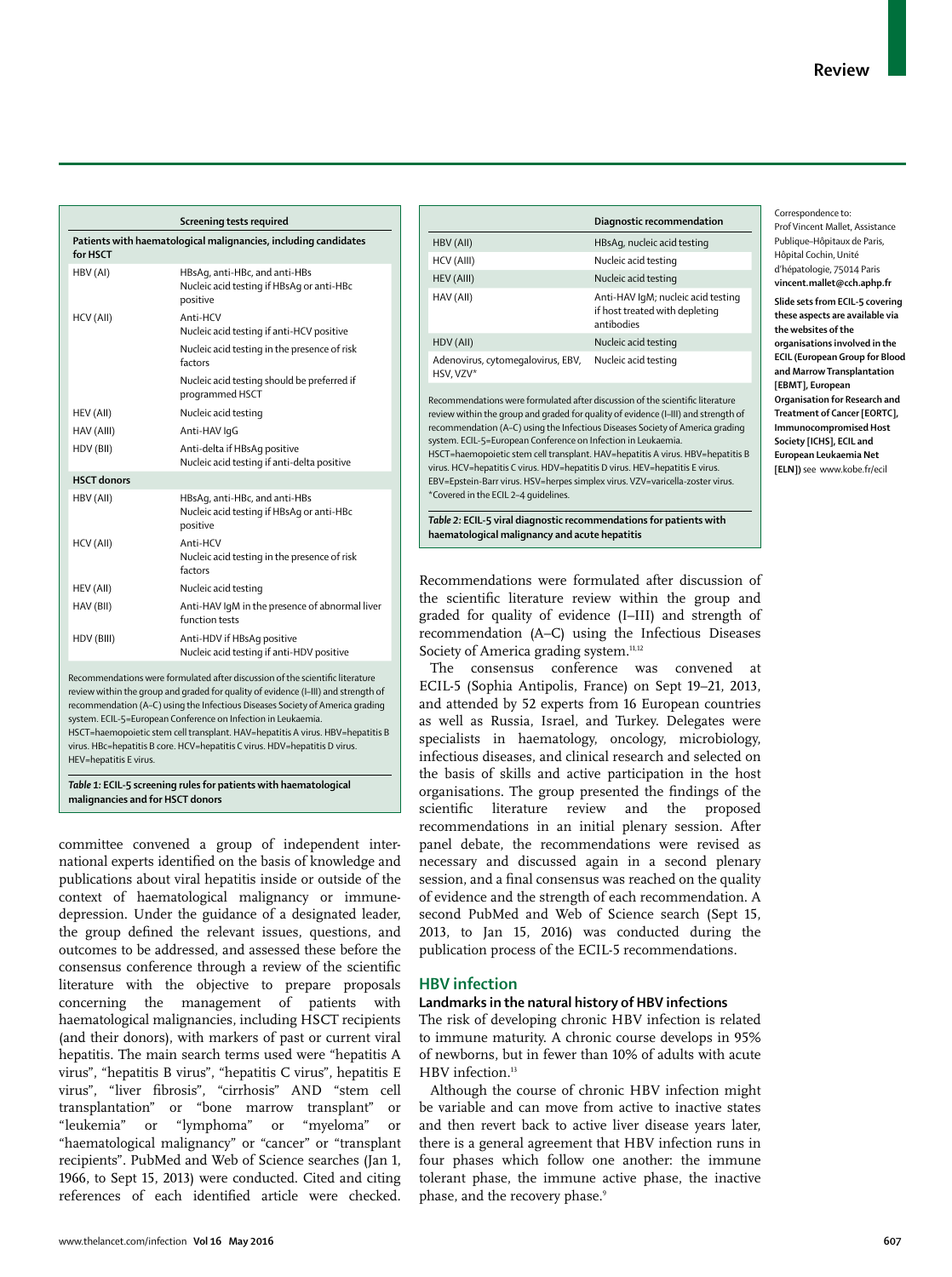|                                                      | HBsAq-positive-patients                          |                                                         | HBsAq-negative and anti-HBc-<br>positive patients |                                                         |
|------------------------------------------------------|--------------------------------------------------|---------------------------------------------------------|---------------------------------------------------|---------------------------------------------------------|
|                                                      | Highest reported<br>rate of HBV<br>reactivation* | Antivirals at day 1 of<br>immunosuppressive<br>protocol | Highest reported<br>rate of HBV<br>reactivation*  | Antivirals at day 1 of<br>immunosuppressive<br>protocol |
| $H$ SCT <sup>29,30</sup>                             | High                                             | Yes                                                     | High                                              | Yes                                                     |
| Anti-CD <sub>20</sub><br>antibodies <sup>31-33</sup> | 73%                                              | Yes                                                     | 41%                                               | Yes                                                     |
| Chemotherapy <sup>26,34-36</sup>                     | 71%                                              | Yes                                                     | 9%                                                | <b>No</b>                                               |
| Anti-TNF<br>antibodies <sup>37</sup>                 | 39%                                              | Yes                                                     | 5%                                                | No                                                      |
| Corticosteroids <sup>38-40</sup>                     | 25%                                              | Yes                                                     | $1 - 5%$                                          | <b>No</b>                                               |
| Methotrexate <sup>40,41</sup>                        | 5%                                               | Yes                                                     | Low                                               | No                                                      |
| Azathioprine <sup>40</sup>                           | Low                                              | Yes                                                     | Low                                               | <b>No</b>                                               |

ECIL-5=European Conference on Infection in Leukaemia. HSCT=haemopoietic stem cell transplant. HBV=hepatitis B virus. \*Rate of HBV reactivation is highest among HBsAg negative and anti-HBc-positive patients without anti-HBs born in area of high HBV endemicity where a mother-to-child mode of transmission prevails.

*Table 3:* **ECIL-5 treatment recommendations for patients with haematological malignancy and HBV markers**

> People who clear HBsAg can be assigned as being in the recovery phase, and could achieve seroconversion to anti-HBs. In the natural course,  $0.5-0.8\%$  of infected people will clear HBsAg per year, especially those who were inactive carriers for a long time and older patients.<sup>14</sup> Anti-HBc antibodies are still detectable in these individuals.

> Even in patients with HBsAg seroconversion, HBV probably persists lifelong in the nucleus of hepatocytes in the form of covalently closed circular (ccc)DNA. The HBV cccDNA represents the basis for HBV reactivation, and the basis for occult HBV infections, which are defined by the presence of HBV DNA in the liver and presence or absence of HBV DNA in serum without detectable HBsAg.15,16

## **Mechanisms of HBV reactivation**

Immune responses, including CD4 helper T cells and CD8 cytotoxic T cells, determine the outcome of HBV infection.17,18 A humoral response to HBV infection contributes to the control of the inactive carrier state and to the recovery phase.<sup>19</sup> Any impairment of the immune system, such as during chemotherapy, HSCT, or B-cell depletion, could induce HBV reactivation.

The first description of HBV reactivation was made in 1975 by Wands and colleagues<sup>20</sup> who suspected an association between increases in HBsAg titres together with elevation in serum transaminases and chemotherapy given for lymphoproliferative diseases.

It has then been established that HBV reactivation was related to a treatment-induced loss of immune control.<sup>21,22</sup> Response elements to corticosteroids that enhance HBV replication are also reported.<sup>23</sup> Hepatitis, including reported cases of fulminant hepatic failure, typically occurs after immune system reconstitution, de-novo recognition, and destruction of HBV-infected hepatocytes.21,24 Fibrosing cholestatic hepatitis might also be a consequence of HBV reactivation. Fibrosing cholestatic hepatitis is caused by massive overproduction of HBV particles and proteins,<sup>25</sup> and shows a biochemical cholestatic profile with marked elevation of serum bilirubin, alkaline phosphatase, and gamma glutamyl transpeptidase.

Overall, the reported case-fatality rate of HBV reactivation is high in patients with haematological malignancy as a consequence of HBV-related hepatic failure, including in the setting of fibrosing cholestatic hepatitis, or of chemotherapy dose reduction.<sup>26</sup>

## **Defi nitions of HBV reactivation**

The definition of HBV reactivation varies in the scientific literature, which makes any comparison of HBV reactivation rates across studies difficult.<sup>7,8,27</sup> The latest studies define HBV reactivation as a ten-fold increase in HBV DNA level in HBsAg-positive individuals and as a sero-reversion of HBsAg in HBsAg-negative and anti-HBc-positive individuals. However, reappearance of HBsAg is mostly preceded by a reappearance of HBV DNA.

## **Risk factors for HBV reactivation in patients receiving immunosuppressive treatments**

The risk of reactivation primarily depends on the stage of HBV infection and the type of immunosuppressive regimen. HBsAg-positive people are at high risk of HBV reactivation during most immunosuppressive treatments, and there is a clear association between HBV reactivation risk and dosing and duration of immunosuppressive treatment. By contrast, HBsAgnegative and anti-HBc-positive people are at low risk during most immunosuppressive therapies with the important exceptions of HSCT and anti-CD20 antibodies. Other factors like age or gender contribute less to the risk of HBV reactivation.<sup>28</sup> An approach to summarise the most important risk factors for HBV reactivation for HBsAg-positive, HBsAg-negative, and anti-HBc-positive patients is shown in table 3. Detection of anti-HBs antibodies in HBsAg-negative and anti-HBc-positive individuals has been reckoned as a protective factor against HBV reactivation. However, the influence of anti-HBs on reactivation is small, especially under anti-CD20 antibodies or after HSCT.<sup>29,42-46</sup>

## **HBV reactivation in HBsAg-positive people receiving cytotoxic chemotherapy**

In 1991, Lok and colleagues<sup>34</sup> demonstrated that 18 (67%) of 27 HBsAg-positive patients and 10 (14%) of 73 HBsAgnegative and anti-HBc-positive patients developed alanine transaminase elevations following administration of chemotherapy for non-Hodgkin lymphoma; this was later confirmed by others.<sup>26,34</sup> Reported rates of HBV reactivation following chemotherapy are similar in area of the world of lower HBV endemicity.<sup>35,36</sup>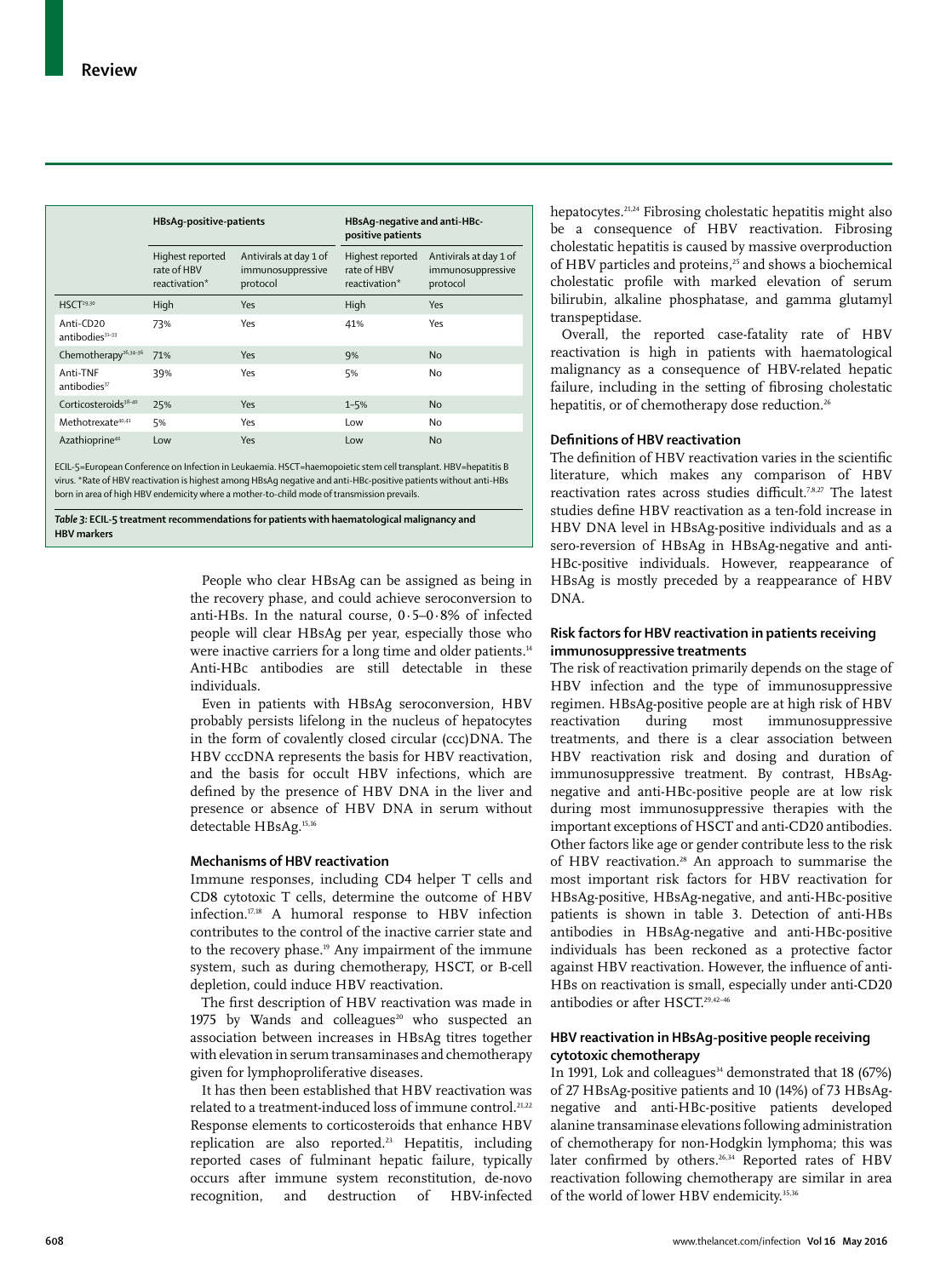These rates might be underestimated, as in most studies HBV DNA levels were only measured in the setting of overt HBV reactivation. A median delay of 16 weeks (range 4–36) was reported between chemotherapy initiation and HBV reactivation in HBsAgpositive patients.47

Combining chemotherapy with other immunosuppressive agents (anti-CD20 antibodies or corticosteroids) potentiates the risk of HBV reactivation.<sup>49</sup>

## **HBV reactivation in HBsAg-positive people receiving immunosuppressive treatments**

Rituximab increases the risk of developing HBV reactivation and associated liver failure and death when given in association with corticosteroids or chemotherapy.<sup>31</sup> HBV reactivation under rituximab monotherapy has been reported.<sup>32</sup> The US Food and Drug Administration has issued box warnings for the anti-CD20 antibodies rituximab, and ofatumumab, a humanised anti-CD20 monoclonal antibody, because of an increased risk of HBV reactivation.<sup>33</sup> The lower number of HBV reactions reported under ofatumumab is probably due to its more recent licensing.

The probability of HBV reactivation under corticosteroids is dependent on dose and time, and most of the evidence comes from patients without haematological malignancy.<sup>39,40</sup> Single case reports point out however that even very low doses of corticosteroids could increase the risk of HBV reactivation in HBsAgpositive people.49 The use of glucocorticoids together with chemotherapy doubles the risk of HBV reactivation.<sup>38</sup>

Only isolated cases of HBV reactivation under antimetabolites have been reported, and in most cases these drugs were taken concomitantly with corticosteroids. Therefore, the risk associated with these agents alone is probably low. 50 Methotrexate might lead to HBV reactivation slightly more often than azathioprine, in about 5% of HBsAg-positive patients at 1 year of treatment.<sup>40,51</sup>

A review<sup>37</sup> of 257 patients with active or recovered HBV infection treated with anti-tumour necrosis factor α agents reports HBV reactivation in 39% of patients. HBV reactivation seemed to be more frequent during treatment with infliximab than with other tumour necrosis factor  $α$  inhibitors.<sup>52</sup>

HBV reactivation was reported in a few cases under other biological agents, including proteasome inhibitors and anti-CD52 monoclonal antibodies, such as bortezomib and alemtuzumab.<sup>53,54</sup> Nevertheless, they should be expected to bear a low to moderate risk of HBV reactivation.53,54

## **HBV reactivation in HBsAg-negative and anti-HBc-positive people**

In general, the prevalence of HBV reactivation is lower in HBsAg-negative and anti-HBc-positive patients than in HBsAg-positive patients. However, the number of HBsAg-negative and anti-HBc-positive patients greatly exceeds HBsAg-positive patients, and due to the uncommon screening for anti-HBc antibodies before chemotherapy, HBV reactivation in anti-HBc-positive only individuals is often late diagnosed and fatal.<sup>55</sup>

As in HBsAg-positive individuals, the risk for HBV reactivation depends on the type of immunosuppression. Because of the heterogeneous study designs, it is difficult to compare the prevalence of HBV reactivation in HBsAg-negative and anti-HBc-positive subjects. During chemotherapy, the rate of HBV reactivation has been reported to be 9% in HBsAg-negative and anti-HBcpositive patients with anti-HBs antibodies, and 5% in HBsAg-negative and anti-HBc-positive patients without anti-HBs antibodies.34

Treatment with anti-CD20 monoclonal antibodies represents an important exemption as it directly targets humoral control of HBV infection at this stage. HBsAgnegative and anti-HBc-positive patients who receive rituximab are at high risk of HBV reactivation (25–40%).<sup>38</sup> A meta-analysis reviewing nine studies reported that HBsAg-negative and anti-HBc-positive patients with lymphoma who received rituximab had rates of HBV reactivation more than twice compared with those of controls receiving chemotherapy without rituximab.<sup>56</sup> As anti-HBs levels might still be protective for some time after destruction of B cells, HBV reactivation could become apparent many months, or even 1 year, after rituximab treatment, reaching up to  $41.5$  months in some studies.<sup>45-47,57</sup>

The risk of HBV reactivation under infliximab was reported as around 5% in the largest meta-analysis.<sup>37</sup> As in HBsAg-positive patients, bortezomib and alemtuzumab carry a risk of HBV reactivation in HBsAgnegative and anti-HBc-positive patients.53,54 Calcineurin inhibitors inhibit T-cell proliferation and favour HBV reactivation, especially in the context of HSCT.<sup>58,59</sup>

Cases of HBV reactivation in HBsAg-negative and anti-HBc-positive patients have rarely been described during treatment with azathioprine or methotrexate, and the risk is probably low.<sup>41</sup> A case of fatal hepatic failure related to HBV reactivation in an HBsAg-negative and anti-HBcpositive patient receiving low dose methotrexate for rheumatoid arthritis has been reported.<sup>60</sup>

## **HBV reactivation and HSCT**

Because of the profound immune suppression associated with chemotherapy conditioning before allogeneic HSCT and (in most cases) implementation of a new immune system that is naive to HBV after HSCT, the risk of severe complications, including fibrosing cholestatic hepatitis, related to HBV reactivation is very high in HBsAgpositive patients.<sup>25,61,62</sup>

The risk of HBV reactivation is also high in HBsAgnegative and anti-HBc-positive patients, and the delay between HSCT and HBV reactivation can be long, reported as 40% at 4 years of treatment in the largest study<sup>42</sup> and up to 85% at 3 years in small case series.<sup>29,42-43</sup>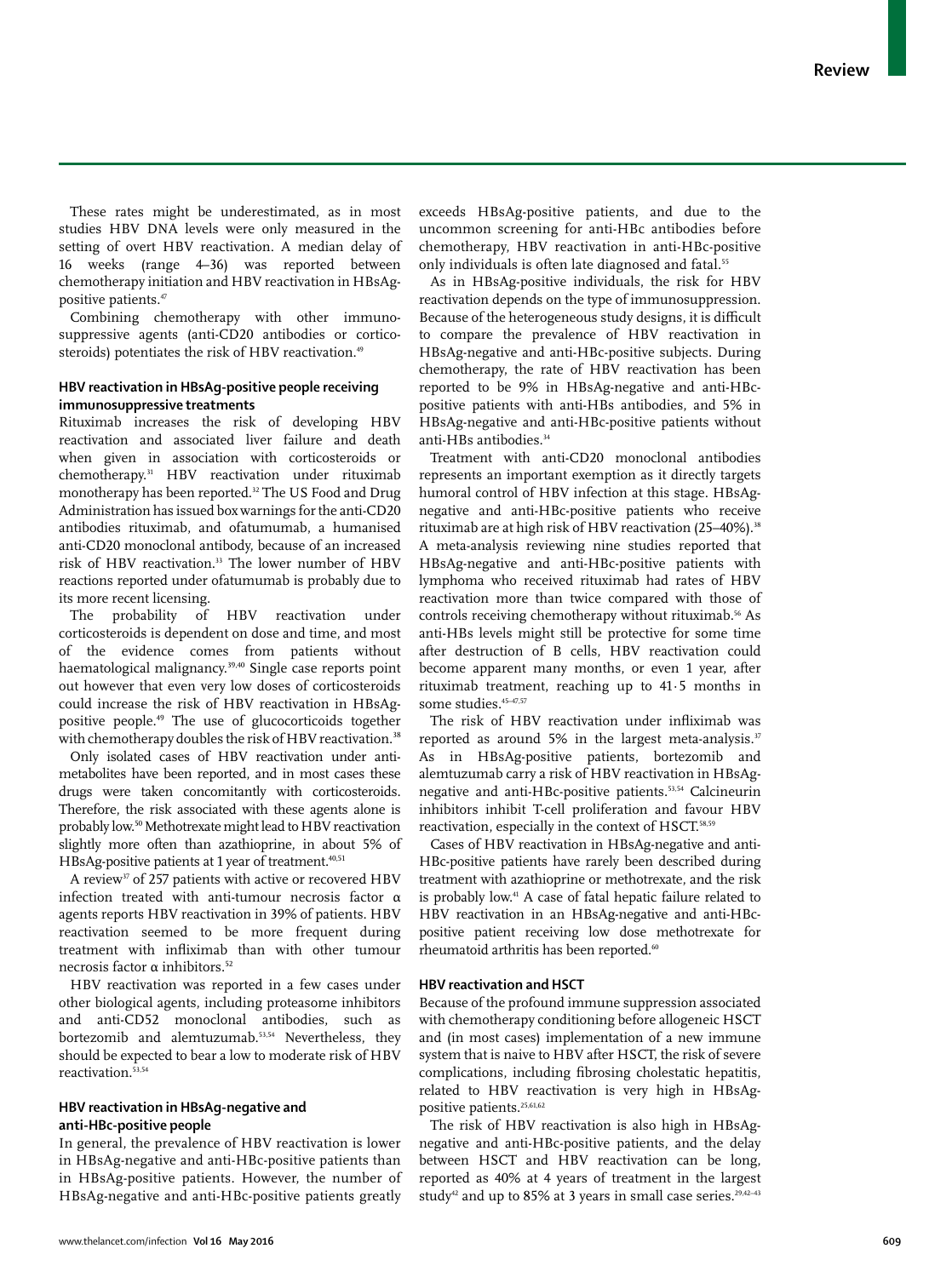Risk factors for HBV reactivation in patients undergoing HCST are low anti-HBs titres, use of multiple chemotherapeutic agents, GvHD, and duration of immuno suppression.<sup>63,64</sup> Allogeneic HSCT might lead more frequently to HBV reactivation than autologous HSCT in patients without antiviral prophylaxis.<sup>65</sup>

Vaccination of HBV seronegative patients is recommended in the general population.7 Higher vaccine doses might be required to achieve anti-HBs response in immuno compromised patients. Vaccination of HBsAg-negative and anti-HBc-positive patients with a standard three-dose regimen after HSCT might reduce the rate of HBV reactivation.<sup>66</sup> Immunocompromised patients with anti-HBc antibodies and without anti-HBs antibodies might achieve protective immunity (anti-HBs antibodies  $\geq 10$  IU/L) through vaccination against HBV. This was shown in HIV-infected patients with detectable anti-HBc, in whom four double doses (40 μg) of hepatitis B vaccine administered at 0, 1, 2, and 6 months led to an anti-HBs antibody response in 74–82% of patients.<sup>67</sup>

To sum up, HBV reactivation is a frequent and late complication in HBsAg-negative and anti-HBc-positive allogeneic HSCT recipients. Lifelong HBV monitoring is mandatory in this setting.

## **The anti-HBc-positive stem cell donor**

There is clear evidence that HBV could be transmitted by HBsAg-positive grafts to HBV-naive recipients or those who have lost protective immunity.<sup>68</sup> The subsequent infection is likely to be severe if the recipient has no HBV marker.<sup>69</sup> HBsAg-negative and anti HBc-positive grafts might also transmit HBV to recipients, albeit at lower frequency.70 Detectable HBV DNA in the serum of the donor is a risk factor. Treatment of both the donor and the recipient and vaccination of the recipient could prevent HBV transmission.<sup>71</sup>

Alternatively, adoptive immunity against HBV might be transferred from anti-HBs-positive donors.<sup>72</sup> The immunisation of HBV-naive stem cell donors can induce HBV immunity in recipients within several days to weeks after transplantation.73,74 Immunisation of stem cell donors is, theoretically, easy to perform and virtually risk free, although there might not be sufficient time to complete the vaccination schedule before stem cell harvesting. An accelerated schedule (days 0, 10, and 21) is a possible alternative.<sup>75</sup>

### **Antiviral treatments**

The nucleoside analogues lamivudine, telbivudine, and entecavir, and the nucleotide analogues adefovirdipivoxil and tenofovir-disoproxil-fumarate are licensed for HBV treatment.<sup>6,7,34</sup> These drugs suppress HBV replication and their effectiveness is monitored by quantifying HBV DNA in serum with a sensitive assay.<sup>7</sup> All of these substances are taken orally, once daily, and are generally well tolerated. The indications for antiviral treatment in immunocompetent individuals are based on serum HBV DNA levels, direct or indirect signs of necro-inflammation and fibrosis in the liver. Entecavir and tenofovir have the highest antiviral potency and are recommended as first-line treatment in all recent guidelines.6,7,9 Even if highly active drugs are administered, reactivations might still occur, albeit at a low frequency.<sup>76</sup>

## **Timing and duration of antiviral treatment**

A meta-analysis of five randomised controlled trials<sup>77</sup> reports a relative risk of HBV reactivation of 0·13 (95% CI  $0.06-0.3$ ) in patients receiving antivirals from day 1 of the immunosuppressive protocol compared with on-demand antiviral treatment. Current guidelines recommend maintaining patients under treatment until 12 months after cessation of therapy.<sup>7</sup> However, late reactivations (more than 1 year after cessation of haematological treatment) are reported in patients treated with anti-CD20 antibodies and allogeneic  $H$ SCT  $45,59$ 

#### **HCV infection**

#### **Landmarks in the course of HCV infections**

In non-oncology patients, anti-HCV antibodies are detected about 7–8 weeks after HCV infection, whereas HCV RNA can be detected after as little as 1–2 weeks. In chronic hepatitis C, both anti-HCV antibodies and HCV RNA can be detected. However, anti-HCV antibodies might not be detected in immunocompromised patients. In cases of spontaneous or treatment-induced viral elimination, anti-HCV antibodies persist in the absence of HCV RNA. Patients who have successfully eliminated HCV in the past are not at risk of reactivation under immunosuppressive therapy,<sup>78</sup> but reinfection with HCV is possible.

In the setting of HSCT, outcome of patients with chronic HCV infection seems to be similar to that of patients without HCV, although hepatitis exacerbations and rare cases of fibrosing cholestatic hepatitis have been described.79–81 Reports on the course of chronic HCV infection in the paediatric population after HSCT are controversial: some indicating a prolonged benign course, without the development of significant liver fibrosis, even after 13-27 years of follow-up; others indicating a disease course similar to that in the adult population, where the development of cirrhosis and a worse outcome have been clearly documented after HSCT.81–87 Liver monitoring and the treatment of chronic hepatitis C are therefore important elements in haematological patients.<sup>85</sup>

Increases in liver enzyme activity are common in HCV RNA-positive patients receiving chemotherapy, but such increases are usually mild to moderate. Some studies have suggested that chemotherapy does not increase the risk of clinically significant hepatotoxicity in HCV RNA-positive patients with haematological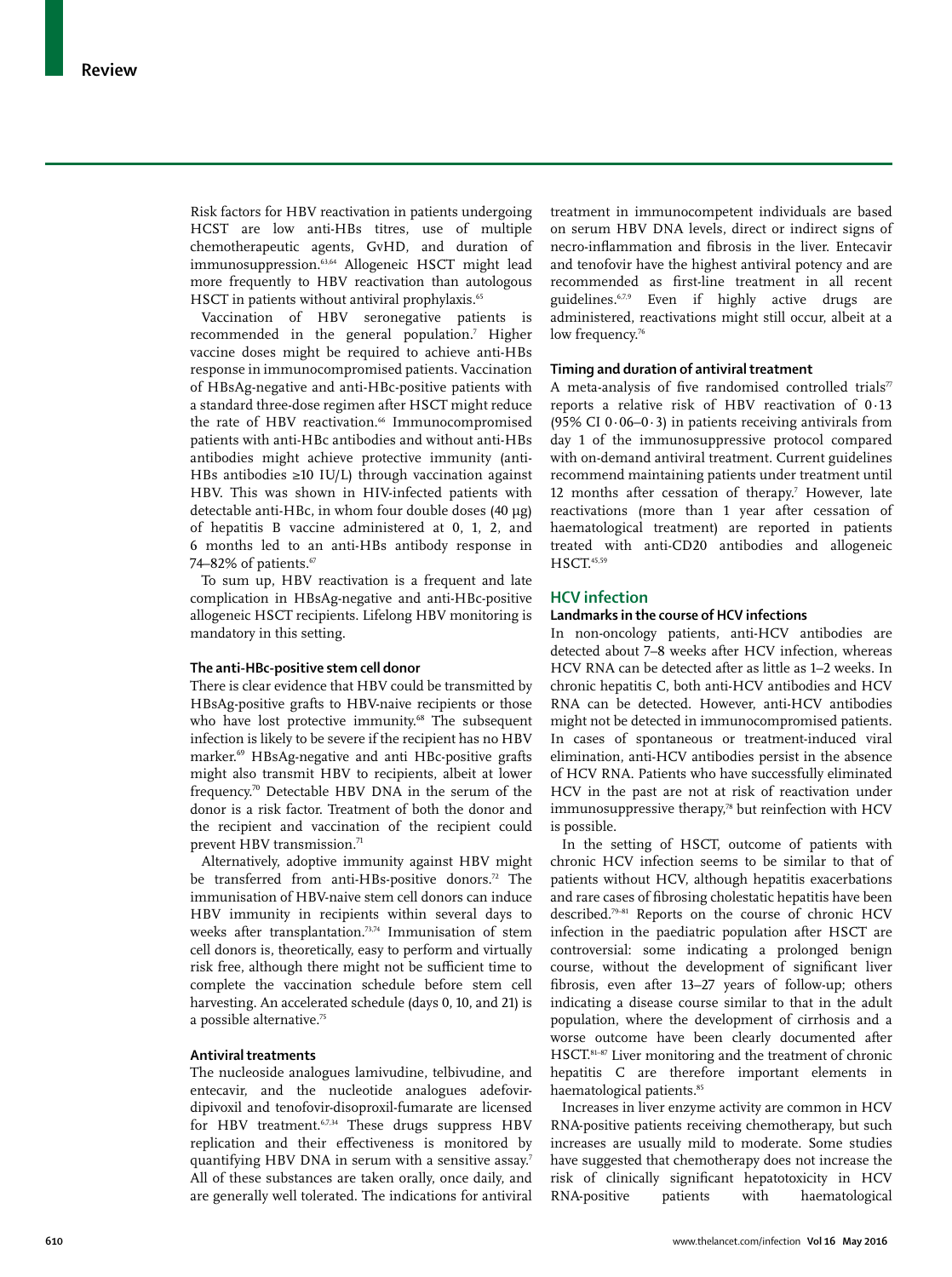#### *Panel:* **ECIL-5 recommendations for the management of HBV infection in patients with haematological malignancy**

The Infectious Diseases Society of America grading system for ranking recommendations includes three strengths of recommendation (grade A: good evidence to support a recommendation for or against use; grade B: moderate evidence to support a recommendation for or against use; grade C: poor evidence to support a recommendation) and three levels of quality of evidence (level 1: evidence from at least one properly, randomised, controlled trial; level 2: evidence from at least one well designed clinical trial, without randomisation; from cohort or case-controlled analytic studies [preferably from more than one centre]; from multiple time series; or from dramatic results of uncontrolled experiments; level 3: evidence from opinions of respected authorities, based on clinical experience, descriptive studies, or reports of expert committees)

#### **Indications for screening**

• All patients needing chemotherapy or immunosuppressive therapy (A I)

## **Screening parameters**

- HBsAg, anti-HBc, anti-HBs; HBV DNA if anti-HBc detected
- Expert evaluation of all anti-HBc patients is recommended (A I)

## **Vaccination**

- Vaccination of anti-HBc-negative and anti-HBs-negative patients before and after HSCT is recommended (A I); double vaccine doses (40 μg) may be required to achieve an anti-HBs response in immunocompromised patients (at 0, 1, 2, and 6 months)
- Vaccination of anti-HBc-negative and anti-HBs-negative stem cell donors before HSC harvesting should be

malignancies.<sup>88,89</sup> However, most of these data were obtained before the introduction of rituximab.<sup>90</sup> The risk of acute flare-ups in patients undergoing chemotherapy for haematological malignancies seems to be higher in patients on rituximab-containing treatment regimens.<sup>91,92</sup> Flare-ups of liver disease and rare episodes of liver failure have also been described in HCV RNA-positive HSCT recipients.93 However, the risk is small and, as HSCT can be life-saving, the presence of HCV RNA in the recipient does not constitute a contraindication for HSCT, particularly since the use of directly acting antivirals considered (B III); an accelerated single-dose (20 μg) 3-week (at 0, 10, and 21 weeks) schedule may be an alternative to the conventional 6-month protocols

## **Indication for treatment**

- All HBsAg-positive patients (A I)
- Biological agents: all anti-HBc-positive patients (A II)
- Stem cell transplantation: all anti-HBc-positive patients (A I)
- All HBsAg-negative, anti-HBc-negative, and anti-HBsnegative recipients receiving anti-HBc-positive grafts (A III); vaccination and the addition of hepatitis B immune globulin can be considered in this setting (B III)

#### **Start of antiviral treatment**

At the start of immunosuppressive therapy (A II)

### **Choice of antiviral drug**

Tenofovir or entecavir (A I); drug dosing should follow standard recommendations

#### **Duration of antiviral treatment**

- Until haematological cure is pronounced and 1 year after withdrawal of immunosuppressive treatment (B III)
- Antivirals may be given for longer periods in HSCT recipients with chronic GvHD and patients exposed to depleting antibodies (A III)

#### **Treatment monitoring**

• 3-monthly monitoring of HBV DNA and ALT; monthly monitoring of HBV DNA and ALT after the withdrawal of antiviral treatment (A II)

ECIL-5=European Conference on Infection in Leukaemia. HSCT=haemopoietic stem cell transplant. HBV=hepatitis B virus. GvHD=graft-versus-host disease. ALT=alanine aminotransferase.

## **Treatment of HCV, present and future**

Treatment regimens will vary with HCV genotype, degree of liver fibrosis and response to prior antiviral treatment. Until recently, interferon-alfa-based antiviral therapies were the only option available. The situation is rapidly changing, because a wealth of new DAAs are currently being approved or will be approved in the near future. Expert advice should be sought before the prescription of antiviral drugs, among others as drug–drug interactions have to be taken into account.

#### **The HCV RNA-positive donor**

In general, HCV RNA-positive donors should not be considered, because they will transmit HCV to the recipient. Such individuals are dismissed from unrelated donation. However, the risk:benefit ratio should be evaluated carefully if the only available family donor is HCV RNA positive.<sup>95</sup> Given the life-saving potential of HSCT and current progress in the treatment of HCV infection, an HCV RNA-positive (related) donor could be considered if no suitably matched HCV RNA-negative

For more on **directly acting antivirals** see www.easl.eu or www.hcvauidelines.org

For more on **drug–drug interactions** see www.hepdruginteractions.org/

 $(DAAs).^{91,92}$ Assessment of liver fibrosis in HCV RNA-positive recipients is recommended, as close monitoring is essential in patients with known underlying fibrosis. Liver fibrosis is a risk factor for sinusoidal obstruction syndrome (SOS) and drug toxicity.<sup>94</sup> SOS-sparing regimens should be considered in HCV RNA-positive patients with significant liver fibrosis. Treatment for HCV should be considered as soon as possible after the successful treatment of haematological malignancy.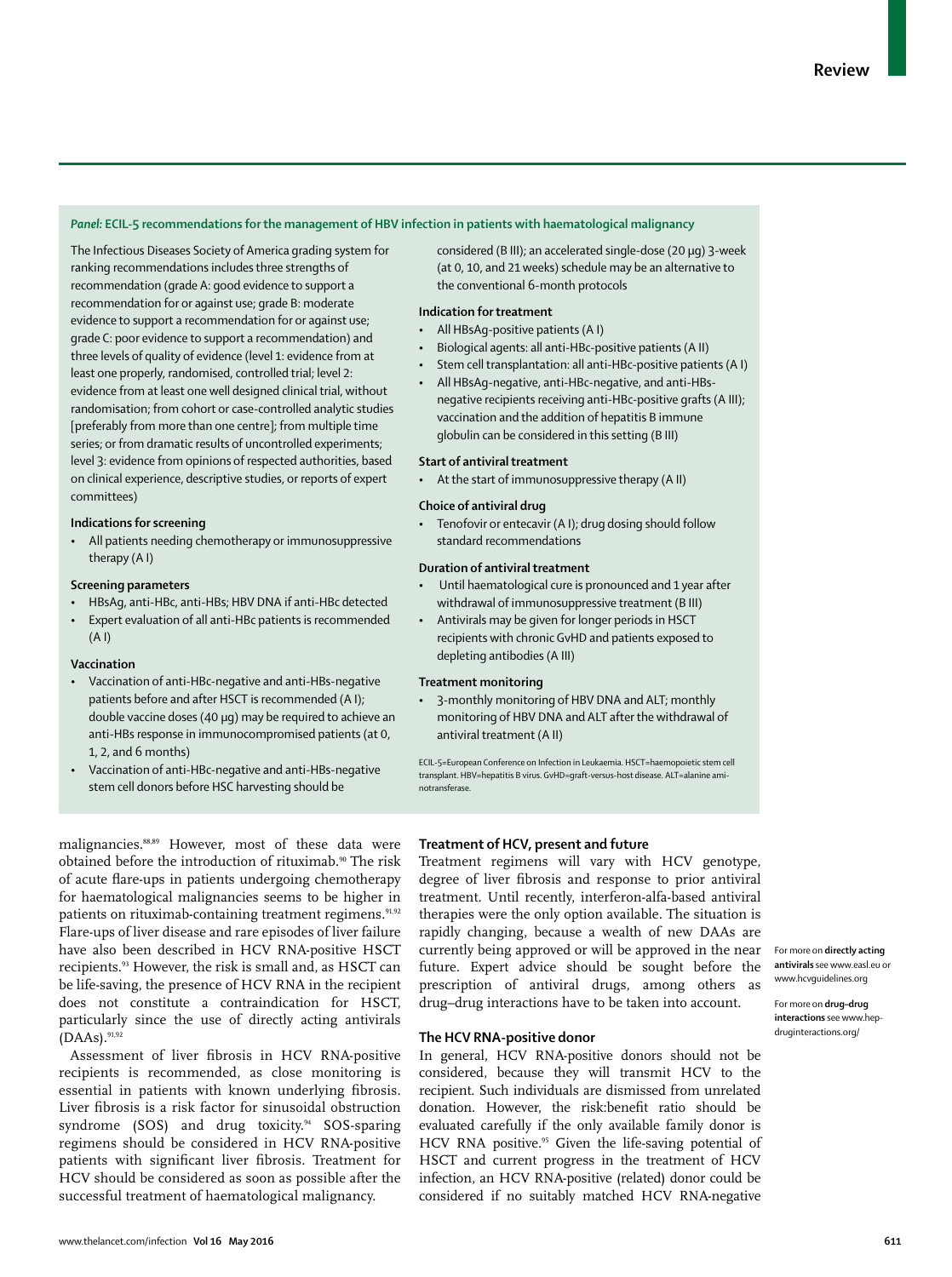donor is available, provided that this is acceptable under national law and local guidelines and the recipient is fully informed. There have been a few reports of successful treatment of HCV infection in the donor before stem cell harvesting.<sup>96</sup> Although feasible in some circumstances, the urgency of HSCT might limit this approach. The duration of antiviral treatment (12 weeks) could be a limiting factor. Harvesting stem cells once the HCVinfected donor has an undetectable HCV RNA by a sensitive technique could represent an acceptable alternative.<sup>96,97</sup>

## **Recommendations of ECIL-5 for HCV**

Close monitoring of liver function tests and HCV RNA is recommended in HCV-infected patients receiving chemo therapy, depleting antibodies or undergoing HSCT (AIII; see panel for explanation of Infectious Diseases Society of America grading system for ranking).

HSCT with an HCV RNA-positive donor could be considered, if other donor options are considered inferior (BIII). In this case, the donor should be rapidly evaluated by an expert, and treatment with new DAAs should be considered.

For HCV-infected recipients, expert liver monitoring is recommended after HSCT (AIII).

Antiviral treatment should be considered for all HCV RNA-positive haematological patients, once the haematological disease has been brought under control (AIII).

## **HCV-associated haematological malignancy HCV as a cause of haematological malignancy**

Chronic HCV infection is associated with a two-times to four-times increase in the risk of developing B-cell non-Hodgkin lymphoma.<sup>98-101</sup> HCV-associated B-cell non-Hodgkin lymphoma usually occurs after long-term (median of 25 years) HCV infection. HCV-associated Bcell non-Hodgkin lymphoma is more likely than HCV-negative counterparts to be marginal zone lymphomas and diffuse large B-cell lymphomas,<sup>98</sup> and are frequently found at extranodal sites.<sup>99</sup> Chronic HCV infection could give rise to low-grade B-cell clonal expansion, initially confined to the bone marrow, with the potential to progress to overt lymphoma in 10–20% of patients.102,103 HCV-associated lymphomas are frequently associated with type II mixed cryoglobulinaemia.<sup>102</sup>

HCV-associated lymphoma raises questions about the role of antiviral treatment in reducing tumour burden and the liver toxicity associated with chemotherapy. Antiviral treatment, including interferon-free regimens,104,105 has been shown to decrease the tumour burden in patients with low-grade HCV-related non-Hodgkin lymphoma.<sup>106-108</sup> The benefits of antiviral treatment in diffuse large B-cell lymphomas are less evident. Higher rates of liver toxicity after chemotherapy are observed in HCV RNA-positive patients,<sup>90,109,110</sup> but patients with diffuse large B-cell lymphomas are currently systematically treated as HCV-negative patients.<sup>108,109,111</sup> In this context, antiviral treatment could be administered in cases of HCV-positive B-cell non-Hodgkin lymphoma, after a successful chemotherapy regimen.<sup>112</sup> We therefore suggest that, in patients with diffuse large B-cell lymphomas, antiviral treatment should be proposed when the lymphoma is in remission, taking into account the risk-benefit ratio, which largely favours antiviral treatment since the advent of interferon-free regimens.

## **Recommendations of the ECIL-5 for HCV-associated haematological malignancy**

Patients with B-cell non-Hodgkin lymphoma should be screened for HCV RNA, irrespective of planned chemotherapy (A II).

The eradication of HCV should be attempted in cases of HCV-associated B-cell non-Hodgkin lymphoma (B II).

## **HEV infection**

## **Landmarks in the course of HEV infections**

The family Hepeviridae consists of positive-stranded RNA viruses infecting a wide range of species. The Orthohepevirus group includes the HEV genotypes 1–4, strains capable of infecting humans, HEV1–2 being strictly human pathogens, whereas HEV3–4 are zoonotic. Infection with HEV is typically subclinical and selflimited. In individuals with comorbid conditions, HEV can cause severe liver disease and a range of extrahepatic manifestations have been recognised.113 Nucleic acid testing should be preferred to diagnose HEV infection, as serological tests vary in sensitivity and specificity.<sup>114</sup>

The main route of HEV transmission is enteric: waterborne in developing (HEV1–2) countries and foodborne in industrialised (HEV3-4) countries.<sup>113</sup> Bloodborne transmission of HEV via red blood cells, platelets or plasma has also been demonstrated. The prevalence of HEV RNA in blood products is variable, depending on the region and screening technique considered. In Europe, the frequency of HEV RNA-positive blood products ranges between one in 760 and one in 15 000.<sup>115-123</sup> High viral load and paucity of anti-HEV antibodies in the blood product are risk factors for HEV transmission.<sup>119</sup> Current methods of pathogen reduction, including the use of intercept technology, a combination of synthetic psoralene amotosalen HCl treatment with ultraviolet A light illumination, might not prevent plasma-borne transmission of HEV.118,124,125 Patients undergoing HSCT might be at risk of acquiring HEV through blood transfusions. Stem cell donors can also transmit HEV.126

Chronic HEV infection has been reported in immunocompromised individuals.<sup>114,127</sup> The poor development of HEV-specific T-cell responses is the most relevant risk factor.128 Calcineurin inhibitors favour HEV replication, probably by inhibiting lymphocyte proliferation, and a reduction in calcineurin inhibitor dose can lead to HEV clearance in roughly one-third of patients.129,130 In vitro, mTOR inhibitors can facilitate HEV replication, whereas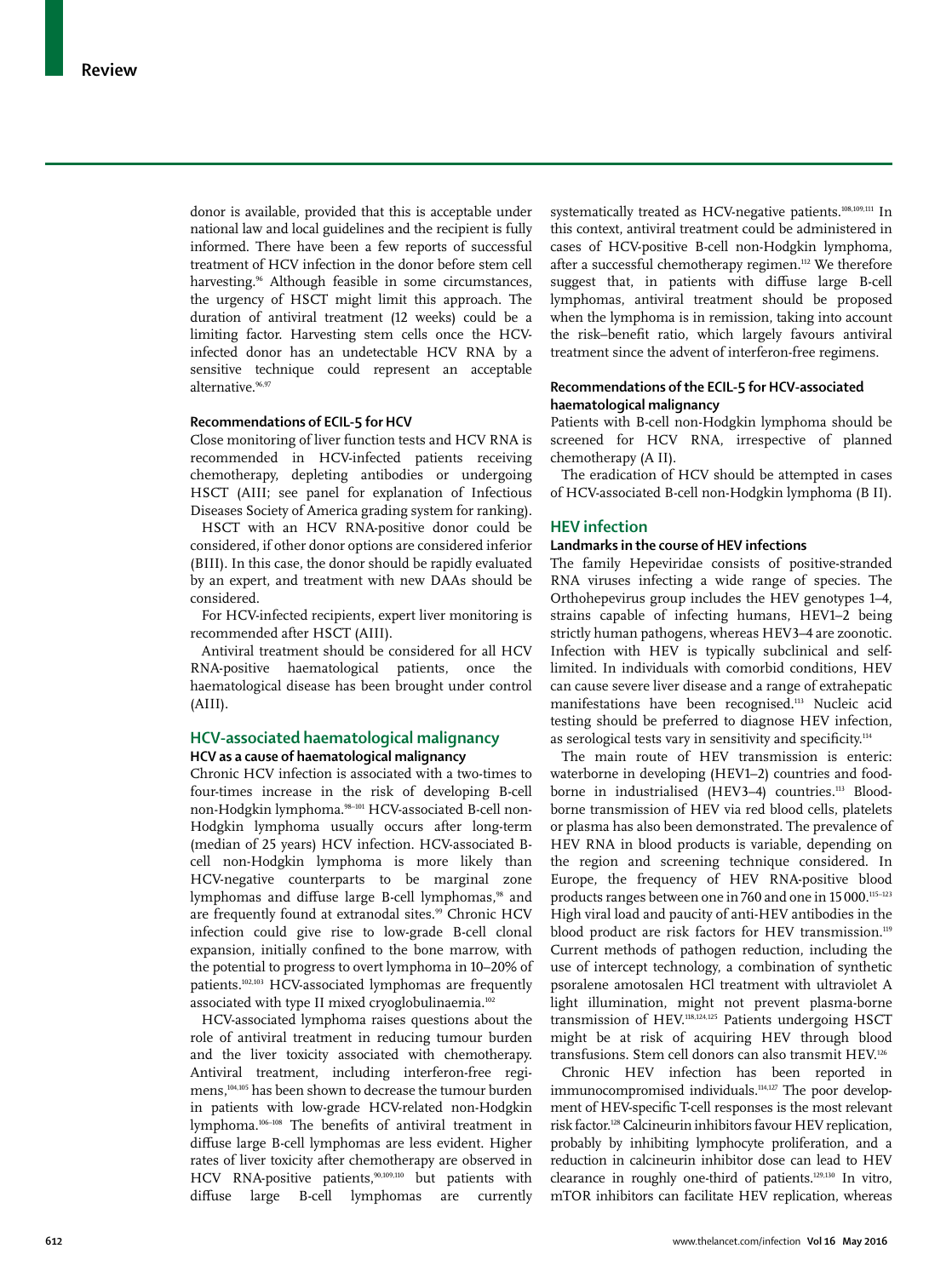mycophenolate mofetil can inhibit HEV replication.<sup>131,132</sup> However, the relevance of these in-vitro observations to clinical decision making remains unclear.

Results of several series suggest that ribavirin monotherapy is effective against HEV.<sup>133,134</sup> A dose of 10 mg/kg bodyweight per day for 3 months seems to be appropriate for most patients.135 There is, however, clinical evidence for the selection of resistant variants during therapy.<sup>134,136</sup> Information about the safety and efficacy of ribavirin in HSCT recipients with chronic HEV infection is limited. However, ribavirin has been safely used in HSCT recipients with HCV or respiratory syncytial virus infections.85,137 It is therefore reasonable to assume that ribavirin is potentially safe and useful in these patients.

So far, detection of HEV RNA neither in the donor nor in the recipient can be considered as an absolute contraindication for HSCT. In these settings, antiviral therapy has to be considered on an individual basis. The safety of ribavirin in the peri-HSCT period is unknown. We therefore would recommend waiting for stable HSC engraftment in a HEV RNA-positive recipient before ribavirin administration.

## **Recommendations of ECIL-5 for HEV**

Patients with haematological malignancies, including HSCT recipients, should be informed about the risks of food-borne HEV transmission (AIII).

For patients with chronic HEV infection, a decrease in the dose of immunosuppressive drugs could be considered (BIII).

For patients with chronic HEV infection, antiviral therapy with ribavirin could be considered (BIII).

HSCT donors, including those with normal transaminase levels, should be screened for HEV by nucleic acid testing (NAT) (BIII).

## **HAV infection**

## **Landmarks in the course of HAV infections**

The seroprevalence of anti-HAV antibodies among blood donors in Europe has decreased in the past few decades.<sup>138</sup> Due to the scarcity of chronic HAV infection, blood products and HSCT donors are not routinely tested for HAV. There is therefore a theoretical risk of HAV transmission by blood transfusion, blood products, or HSCT, which should theoretically increase with loss of herd immunity.139 Enteric (faecal-oral) transmission via person-to-person contact within the household is the predominant way of spreading the disease; exposure in centres for babies and children or in institutions for mentally disabled people are other important risk factors.140

The natural course of HAV infection in immunocompromised patients is similar to that in immunocompetent patients, but can be severe in patients with pre-existing liver disease<sup>141</sup> and conditioning could be a risk factor. Infection with HAV in HSCT recipients can increase the risk of SOS,<sup>142</sup> and HAV has been associated with aplastic anaemia.<sup>143</sup>

Tests for anti-HAV IgM antibody can give false-negative results in immunocompromised patients, particularly those treated with depleting antibodies, and NAT should be preferred in this setting.<sup>14</sup>

Liver function tests should be performed in donors before harvesting stem cells. Donors with abnormal liver function tests should be tested for anti-HAV IgM. If HAV is detected, donation should be delayed until HAV RNA is no longer detectable in the donor.

## **Recommendations of ECIL-5 for HAV**

HSCT transplantation is not recommended if the donor or the recipient is viraemic for HAV (AIII). Vaccination should be considered in HAV IgG antibody-negative patients at risk (BII).

## **HDV infections**

## **Landmarks in the course of HDV infections**

The defective HDV infects only HBsAg-positive individuals and follows the same parenteral route as HBV. The prevalence of chronic HDV co-infection is estimated at 2·5–10% of HBsAg-positive patients in Europe.145 The natural course of chronic hepatitis D is rapid progression to cirrhosis and liver-related complications. Anti-HDV antibodies are detectable in all individuals exposed to HDV. HDV replication requires HBsAg, and HDV propagation is detected by NAT for HDV RNA. HDV can still replicate even when HBV DNA is suppressed by nucleos(t)ide analog treatment, as HBsAg is still-positive in successfully treated HBV patients. Thus, nucleos(t)ide analogue treatment of HBV does not lead to suppression of HDV; liver disease can progress and patients might also be at risk when immunomodulatory therapies are initiated.

Pegylated interferon-alfa is the only recommended treatment for chronic HDV infection, with a success rate of 25–30% 24 weeks after therapy. However, late reactivations can occur even years after therapy<sup>146</sup> which should be considered if immunomodulating interventions are needed.

## **Recommendations of the ECIL-5 for HDV**

Patients and HSC donors harbouring anti-HBc antibodies should be screened for HDV with anti-HDV serology, and for HDV RNA if anti-HDV antibodies are detected (AII).

HSCT transplantation is not recommended if the donor harbours HBsAg and anti-HDV antibodies or HDV RNA (AIII).

Patients with haematological malignancies and HBV and HDV co-infection should be managed in the same way as patients with HBV monoinfection (AI).

## **Future directions and gaps in knowledge**

In ECIL-5, we agreed that there was a paucity of knowledge for prediction of liver failure after haematological treatment. For HBV, knowledge is limited for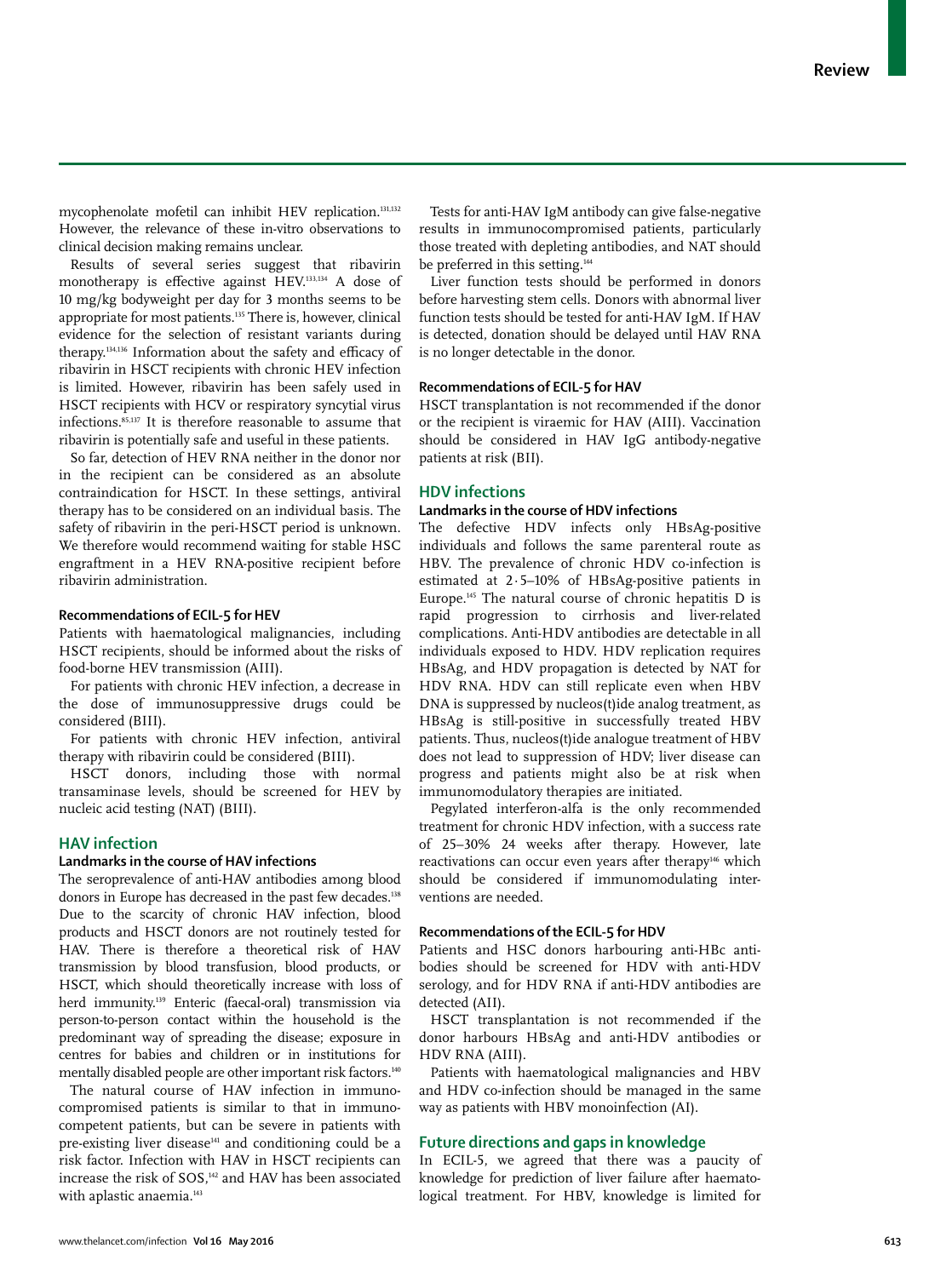mechanisms underlying HBV reactivation, duration of antiviral treatment after completion of haematological treatment, anti-inflammatory strategies for severe HBV reactivation, and vaccination protocols for patients with haematological malignancies, including HSCT recipients, and for stem cell donors. For HCV, there is insufficient knowledge for the role of direct antivirals in the treatment of patients with haematological malignancies, including those with HCV-associated lymphoma, and knowledge is limited for burden, clinical importance, and strategies for the management of HEV in patients with haematological malignancies. Additional studies should address the gaps in our knowledge regarding viral hepatitis (A to E) in haematology-oncology patients.

#### **Contributors**

VM recruited the experts, directed the group, and compiled the recommendations. All authors were involved in the literature search, development of recommendations, and conception of the manuscript. All authors revised the manuscript and gave final approval.

#### **Declaration of interests**

VM has been a scientific adviser or consultant for Gilead, Abbvie, MSD, JJ/Janssen-Cilag, and Bristol-Myers Squibb and has received payment for lectures through speakers' bureaus for Abbvie, Bristol-Myers Squibb, Gilead, JJ/Janssen-Cilag, Novartis, and Roche. FvB is on the speakers' bureau of, and received grants from Gilead and Roche; he is on the speakers' bureau of and received grants from Bristol-Myers Squibb. CD has been a scientific adviser for Gilead. SP has received payments for lectures from Falk Foundation, Merck and co, and Roche and he was reviewer for the Hong Kong Health Authority. TB advises, is on the speakers' bureau of, and received grants from Gilead, Roche, and Bristol-Myers Squibb. HW has received clinical research grants from the following companies: Abbott, Bristol-Myers Squibb, Gilead, Merck, Novartis, Roche, Roche Diagnostics, Siemens; has received consultancy fees from Abbott, Abvie, Biolex, Bristol-Myers Squibb, Boehringer Ingelheim, Gilead, ITS, JJ/Janssen-Cilag, Medgenics, Merck/Schering-Plough, Novartis, Roche, Roche Diagnostics, Siemens, Transgene, ViiV; has been a scientific adviser or consultant for Abbott, Abvie, Biolex, Bristol, Myers Squibb, Boehringer Ingelheim, Gilead, ITS, JJ/Janssen-Cilag, Medgenics, Merck/Schering-Plough, Novartis, Roche, Roche Diagnostics, Siemens, Transgene; has received payment for the development of educational presentations and speaker fees from Abbott, Bristol-Myers Squibb, Gilead, ITS, JJ/Janssen-Cilag, Merck/Schering-Plough, Novartis, Roche; and has received payment for lectures through speakers' bureaus for Abbott, Bristol-Myers Squibb, Gilead, ITS, JJ/Janssen-Cilag, Merck/Schering-Plough, Novartis, and Roche. DM has served as an advisory board member for AbbVie, BMS, Gilead, Janssen, MSD, and Roche and has received research and travel grants from BMS, Gilead, MSD, and Roche. PL has received research support from MSD, OH, AL, and CC declare no competing interests. The ECIL-5 meeting was supported by unrestricted grants from Astellas Pharma, Gilead Sciences, Merck, and Pfizer.

#### **Acknowledgments**

We thank Georg Maschmeyer and Hans Hirsch for chairing the session at the ECIL-5 meeting. We thank Anne-Marie Roque-Afonso, Didier Samuel, Emmanuel Gordien, and Frédéric Pene for their comments on the manuscript.

#### **Meeting participants**

We thank the participants of the ECIL-5 meeting: Samir Agrawal, UK; Murat Akova, Turkey; Alexandre Alanio, France; Mahmoud Aljurf, Saudi Arabia; Dina Averbuch, Israel; Ola Blennow, Sweden; Stephane Bretagne, France; Roger Bruggemann, Netherlands; Thierry Calandra, Switzerland; Elio Castagnola, Italy; Simone Cesaro, Italy; Oliver Cornely, Germany; Rafael De La Camara, Spain; Peter Donnelly, Netherlands; Lubos Drgona, Slovakia; Rafael Duarte, Spain; Hermann Einsele, Germany; Dan Engelhard, Israel; Corrado Girmenia, Italy; Philippe Hauser, Switzerland; Jannick Helweg-Larsen, Denmark; Raoul Herbrehct, France; Petr Hubacek, Czech Republic; Christopher Kibbler, UK; Galina Klyasova, Russia; Michal Kouba, Czech Republic; Bart-Jan Kullberg, Netherlands; Katrien Lagrou, Belgium; Johan Maertens, Belgium; Oscar Marchetti, Switzerland; Olga Matos, Portugal; Willem Melchers, Netherlands; Malgorzata Mikulska, Italy; Patricia Munoz, Spain; Christina Orasch, Switzerland; Livio Pagano, Italy; Antonio Pagliuca, UK; Olaf Penack, Germany; George Pettrikos, Greece; Zdenek Racil, Czech Republic; Patricia Ribaud, France; Emmanuel Roilides, Greece; Janos Sinko, Hungary; Anna Skiada, Greece; Monica Slavin, Australia; Jan Styczynski, Poland; Frederic Tissot, Switzerland; Marie von Lilienfeld-Toal, Germany; Claudio Viscoli, Italy; Katherine Ward, UK.

#### **References**

- Passweg JR, Baldomero H, Gratwohl A, et al, and the European Group for Blood and Marrow Transplantation (EBMT). The EBMT activity survey: 1990–2010. *Bone Marrow Transplant* 2012; **47:** 906–23.
- Sureda A, Bader P, Cesaro S, et al. Indications for allo- and auto-SCT for haematological diseases, solid tumours and immune disorders: current practice in Europe, 2015. *Bone Marrow Transplant* 2015; **50:** 1037–56.
- 3 Schweitzer A, Horn J, Mikolajczyk RT, Krause G, Ott JJ. Estimations of worldwide prevalence of chronic hepatitis B virus infection: a systematic review of data published between 1965 and 2013. *Lancet* 2015; **386:** 1546–55.
- 4 Hope VD, Eramova I, Capurro D, Donoghoe MC. Prevalence and estimation of hepatitis B and C infections in the WHO European Region: a review of data focusing on the countries outside the European Union and the European Free Trade Association. *Epidemiol Infect* 2014; **142:** 270–86.
- 5 Artz AS, Somerfield MR, Feld JJ, et al. American Society of Clinical Oncology provisional clinical opinion: chronic hepatitis B virus infection screening in patients receiving cytotoxic chemotherapy for treatment of malignant diseases. *J Clin Oncol* 2010; **28:** 3199–202.
- 6 Liaw YF, Kao JH, Piratvisuth T, et al. Asian-Pacific consensus statement on the management of chronic hepatitis B: a 2012 update. *Hepatol Int* 2012; **6:** 531–61.
- European Association for the Study of the Liver. European Association for the Study of the Liver clinical practice guidelines: management of chronic hepatitis B virus infection. *J Hepatol* 2012; **57:** 167–85.
- 8 Reddy KR, Beavers KL, Hammond SP, Lim JK, Falck-Ytter YT. American Gastroenterological Association Institute guideline on the prevention and treatment of hepatitis B virus reactivation during immunosuppressive drug therapy. *Gastroenterology* 2015; **148:** 215–19.
- 9 Terrault NA, Bzowej NH, Chang KM, Hwang JP, Jonas MM, Murad MH. AASLD guidelines for treatment of chronic hepatitis B. *Hepatology* 2016; **63:** 261–83.
- 10 Cordonnier C, Calandra T. The first European conference on infections in leukaemia: why and how? *Eur J Cancer* 2007; **5:** 2–4.
- The periodic health examination. Canadian Task Force on the Periodic Health Examination. *Can Med Assoc J* 1979; **121:** 1193–254.
- 12 Kish MA. Guide to development of practice guidelines. *Clin Infect Dis* 2001; **32:** 851–54.
- 13 McMahon BJ, Alward WL, Hall DB, et al. Acute hepatitis B virus infection: relation of age to the clinical expression of disease and subsequent development of the carrier state. *J Infect Dis* 1985; **151:** 599–603.
- 14 Chu CM, Liaw YF. HBsAg seroclearance in asymptomatic carriers of high endemic areas: appreciably high rates during a long-term follow-up. *Hepatology* 2007; **45:** 1187–92.
- 15 Lai ME, Farci P, Figus A, Balestrieri A, Arnone M, Vyas GN. Hepatitis B virus DNA in the serum of Sardinian blood donors negative for the hepatitis B surface antigen. *Blood* 1989; **73:** 17–19.
- 16 Raimondo G, Allain JP, Brunetto MR, et al. Statements from the Taormina expert meeting on occult hepatitis B virus infection. *J Hepatol* 2008; **49:** 652–57.
- 17 Ferrari C, Penna A, Bertoletti A, et al. Cellular immune response to hepatitis B virus-encoded antigens in acute and chronic hepatitis B virus infection. *J Immunol* 1990; **145:** 3442–49.
- 18 Guidotti LG, Rochford R, Chung J, Shapiro M, Purcell R, Chisari FV. Viral clearance without destruction of infected cells during acute HBV infection. *Science* 1999; **284:** 825–29.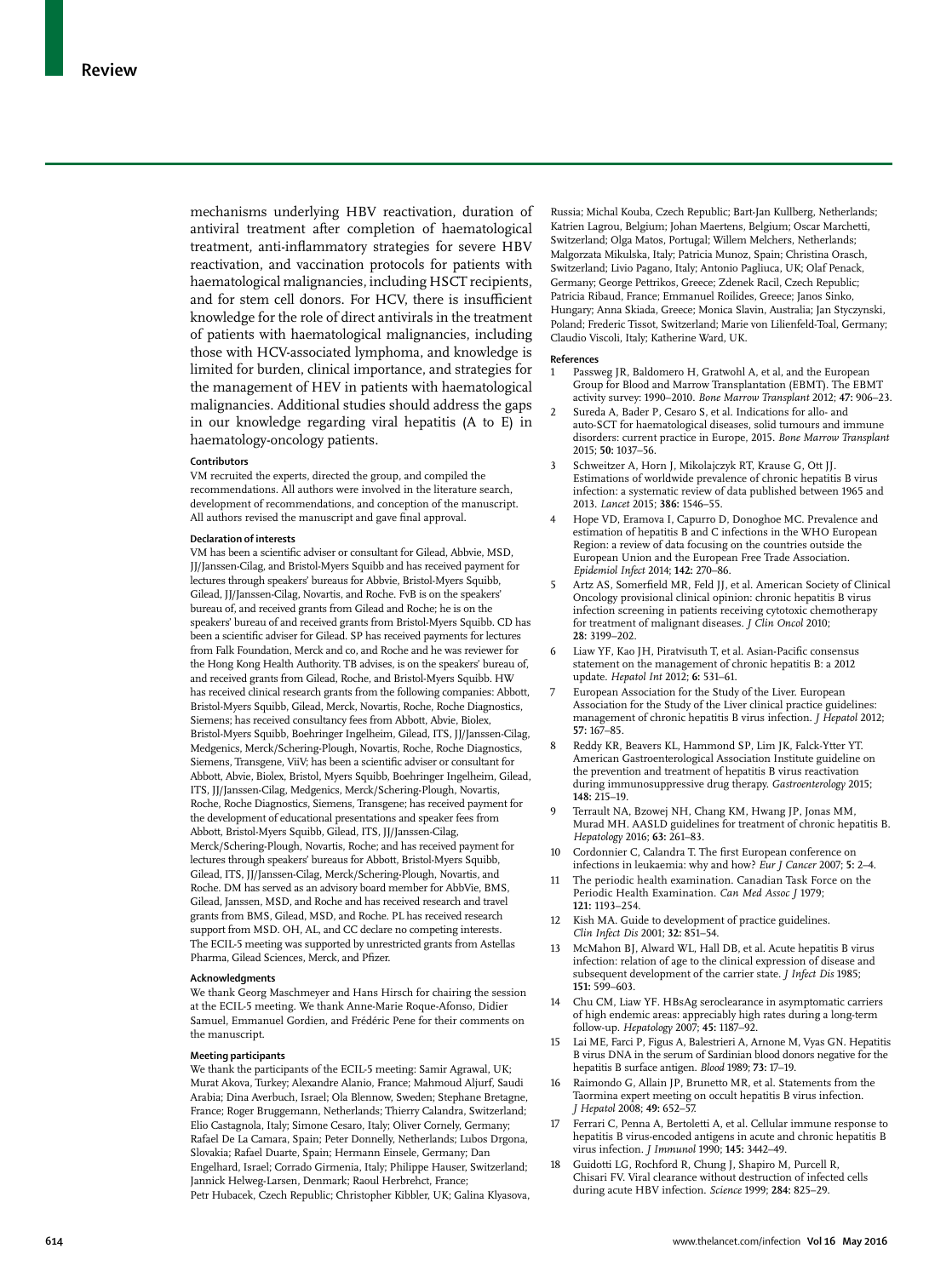- 19 Guidotti LG, Isogawa M, Chisari FV. Host-virus interactions in hepatitis B virus infection. *Curr Opin Immunol* 2015; **36:** 61–66.
- 20 Wands JR. Letter: Subacute and chronic active hepatitis after withdrawal of chemotherapy. *Lancet* 1975; **2:** 979.
- 21 Galbraith RM, Eddleston AL, Williams R, Zuckerman AJ. Fulminant hepatic failure in leukaemia and choriocarcinoma related to withdrawal of cytotoxic drug therapy. *Lancet* 1975; **2:** 528–30.
- 22 Perrillo RP. Acute flares in chronic hepatitis B: the natural and unnatural history of an immunologically mediated liver disease. *Gastroenterology* 2001; **120:** 1009–22.
- 23 Tur-Kaspa R, Shaul Y, Moore DD, et al. The glucocorticoid receptor recognizes a specific nucleotide sequence in hepatitis B virus DNA causing increased activity of the HBV enhancer. *Virology* 1988; **167:** 630–33.
- 24 Brugger SA, Oesterreicher C, Hofmann H, Kalhs P, Greinix HT, Müller C. Hepatitis B virus clearance by transplantation of bone marrow from hepatitis B immunised donor. *Lancet* 1997; **349:** 996–97.
- 25 McIvor C, Morton J, Bryant A, Cooksley WG, Durrant S, Walker N. Fatal reactivation of precore mutant hepatitis B virus associated with fibrosing cholestatic hepatitis after bone marrow transplantation. *Ann Intern Med* 1994; **121:** 274–75.
- 26 Loomba R, Rowley A, Wesley R, et al. Systematic review: the effect of preventive lamivudine on hepatitis B reactivation during chemotherapy. *Ann Intern Med* 2008; **148:** 519–28.
- 27 Lok AS, McMahon BJ. Chronic hepatitis B: update 2009. *Hepatology* 2009; **50:** 661–62.
- 28 Yeo W, Chan TC, Leung NW, et al. Hepatitis B virus reactivation in lymphoma patients with prior resolved hepatitis B undergoing anticancer therapy with or without rituximab. *J Clin Oncol* 2009; **27:** 605–11.
- 29 Knöll A, Boehm S, Hahn J, Holler E, Jilg W. Long-term surveillance of haematopoietic stem cell recipients with resolved hepatitis B: high risk of viral reactivation even in a recipient with a vaccinated donor. *J Viral Hepat* 2007; **14:** 478–83.
- 30 Ustun C, Koc H, Karayalcin S, et al. Hepatitis B virus infection in allogeneic bone marrow transplantation. *Bone Marrow Transplant*  1997; **20:** 289–96.
- 31 Evens AM, Jovanovic BD, Su YC, et al. Rituximab-associated hepatitis B virus (HBV) reactivation in lymphoproliferative diseases: meta-analysis and examination of FDA safety reports. *Ann Oncol* 2011; **22:** 1170–80.
- 32 Pyrpasopoulou A, Douma S, Vassiliadis T, Chatzimichailidou S, Triantafyllou A, Aslanidis S. Reactivation of chronic hepatitis B virus infection following rituximab administration for rheumatoid arthritis. *Rheumatol Int* 2011; **31:** 403–04.
- 33 Mitka M. FDA: Increased HBV reactivation risk with ofatumumab or rituximab. *JAMA* 2013; **310:** 1664.
- Lok AS, Liang RH, Chiu EK, Wong KL, Chan TK, Todd D. Reactivation of hepatitis B virus replication in patients receiving cytotoxic therapy. Report of a prospective study. *Gastroenterology* 1991; **100:** 182–88.
- 35 Idilman R, Arat M, Soydan E, et al. Lamivudine prophylaxis for prevention of chemotherapy-induced hepatitis B virus reactivation in hepatitis B virus carriers with malignancies. *J Viral Hepat* 2004; **11:** 141–47.
- 36 Shibolet O, Ilan Y, Gillis S, Hubert A, Shouval D, Safadi R. Lamivudine therapy for prevention of immunosuppressive-induced hepatitis B virus reactivation in hepatitis B surface antigen carriers. *Blood* 2002; **100:** 391–96.
- 37 Pérez-Alvarez R, Díaz-Lagares C, García-Hernández F, et al, and the BIOGEAS Study Group. Hepatitis B virus (HBV) reactivation in patients receiving tumor necrosis factor (TNF)-targeted therapy: analysis of 257 cases. *Medicine (Baltimore)* 2011; **90:** 359–71.
- 38 Cheng AL, Hsiung CA, Su IJ, et al, and the Lymphoma Committee of Taiwan Cooperative Oncology Group. Steroid-free chemotherapy decreases risk of hepatitis B virus (HBV) reactivation in HBV-carriers with lymphoma. *Hepatology* 2003; **37:** 1320–28.
- Li X, Tian J, Wu J, et al. A comparison of a standard-dose prednisone regimen and mycophenolate mofetil combined with a lower prednisone dose in Chinese adults with idiopathic nephrotic syndrome who were carriers of hepatitis B surface antigen: a prospective cohort study. *Clin Ther* 2009; **31:** 741–50.
- 40 Xuan D, Yu Y, Shao L, Wang J, Zhang W, Zou H. Hepatitis reactivation in patients with rheumatic diseases after immunosuppressive therapy--a report of long-term follow-up of serial cases and literature review. *Clin Rheumatol* 2014; **33:** 577–86.
- 41 Laohapand C, Arromdee E, Tanwandee T. Long-term use of methotrexate does not result in hepatitis B reactivation in rheumatologic patients. *Hepatol Int* 2015; **9:** 202–08.
- Hammond SP, Borchelt AM, Ukomadu C, Ho VT, Baden LR, Marty FM. Hepatitis B virus reactivation following allogeneic hematopoietic stem cell transplantation. *Biol Blood Marrow Transplant* 2009; **15:** 1049–59.
- 43 Onozawa M, Hashino S, Izumiyama K, et al. Progressive disappearance of anti-hepatitis B surface antigen antibody and reverse seroconversion after allogeneic hematopoietic stem cell transplantation in patients with previous hepatitis B virus infection. *Transplantation* 2005; **79:** 616–19.
- Pei SN, Ma MC, Wang MC, et al. Analysis of hepatitis B surface antibody titers in B cell lymphoma patients after rituximab therapy. *Ann Hematol* 2012; **91:** 1007–12.
- 45 Huang YH, Hsiao LT, Hong YC, et al. Randomized controlled trial of entecavir prophylaxis for rituximab-associated hepatitis B virus reactivation in patients with lymphoma and resolved hepatitis B. *J Clin Oncol* 2013; **31:** 2765–72.
- 46 Seto WK, Chan TS, Hwang YY, et al. Hepatitis B reactivation in patients with previous hepatitis B virus exposure undergoing rituximab-containing chemotherapy for lymphoma: a prospective study. *J Clin Oncol* 2014; **32:** 3736–43.
- Liao CA, Lee CM, Wu HC, Wang MC, Lu SN, Eng HL. Lamivudine for the treatment of hepatitis B virus reactivation following chemotherapy for non-Hodgkin's lymphoma. *Br J Haematol* 2002; **116:** 166–69.
- 48 Hussain S, Jhaj R, Ahsan S, Ahsan M, Bloom RE, Jafri SM. Bortezomib induced hepatitis B reactivation. *Case Rep Med* 2014; **2014:** 964082.
- Bae JH, Sohn JH, Lee HS, et al. A fatal case of hepatitis B virus (HBV) reactivation during long-term, very-low-dose steroid treatment in an inactive HBV carrier. *Clin Mol Hepatol* 2012; **18:** 225–28.
- 50 Rahier JF, Ben-Horin S, Chowers Y, et al, and the European Crohn's and Colitis Organisation (ECCO). European evidence-based Consensus on the prevention, diagnosis and management of opportunistic infections in inflammatory bowel disease. *J Crohns Colitis* 2009; **3:** 47–91.
- 51 Tan J, Zhou J, Zhao P, Wei J. Prospective study of HBV reactivation risk in rheumatoid arthritis patients who received conventional disease-modifying antirheumatic drugs. *Clin Rheumatol* 2012; **31:** 1169–75.
- 52 Cantini F, Boccia S, Goletti D, et al. HBV Reactivation in Patients Treated with Antitumor Necrosis Factor-Alpha (TNF-α) Agents for Rheumatic and Dermatologic Conditions: A Systematic Review and Meta-Analysis. *Int J Rheumatol* 2014; **2014:** 926836.
- 53 Iannitto E, Minardi V, Calvaruso G, et al. Hepatitis B virus reactivation and alemtuzumab therapy. *Eur J Haematol* 2005; **74:** 254–58.
- 54 Li J, Huang B, Li Y, Zheng D, Zhou Z, Liu J. Hepatitis B virus reactivation in patients with multiple myeloma receiving bortezomib-containing regimens followed by autologous stem cell transplant. *Leuk Lymphoma* 2015; **56:** 1710–17.
- 55 Dervite I, Hober D, Morel P. Acute hepatitis B in a patient with antibodies to hepatitis B surface antigen who was receiving rituximab. *N Engl J Med* 2001; **344:** 68–69.
- 56 Dong HJ, Ni LN, Sheng GF, Song HL, Xu JZ, Ling Y. Risk of hepatitis B virus (HBV) reactivation in non-Hodgkin lymphoma patients receiving rituximab-chemotherapy: a meta-analysis. *J Clin Virol* 2013; **57:** 209–14.
- 57 Lu S, Xu Y, Mu Q, et al. The risk of hepatitis B virus reactivation and the role of antiviral prophylaxis in hepatitis B surface antigen negative/hepatitis B core antibody positive patients with diffuse large B-cell lymphoma receiving rituximab-based chemotherapy. *Leuk Lymphoma* 2015; **56:** 1027–32.
- 58 Xu D, Fu J, Jin L, et al. Circulating and liver resident CD4+CD25+ regulatory T cells actively influence the antiviral immune response and disease progression in patients with hepatitis B. *J Immunol* 2006; **177:** 739–47.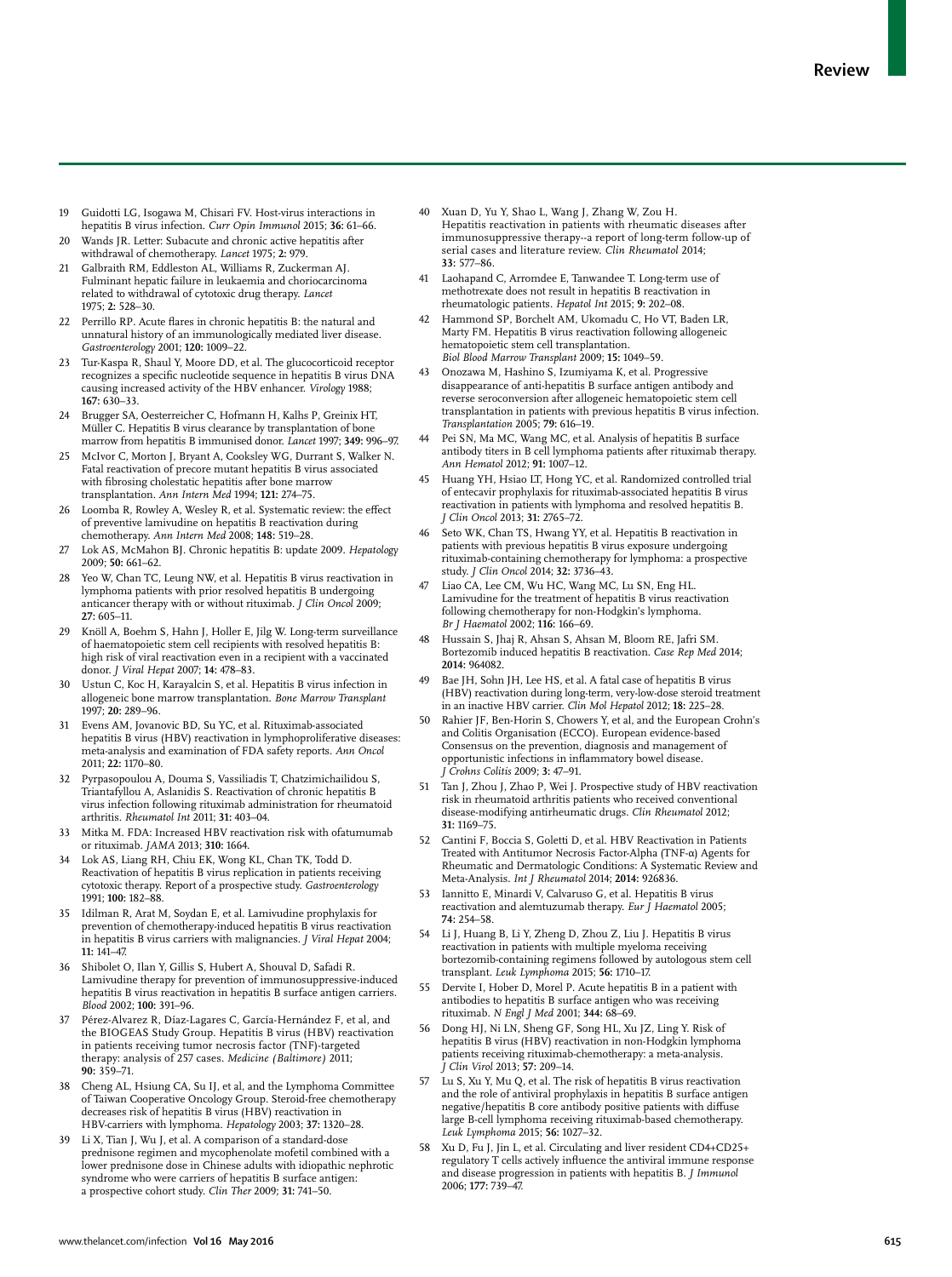- 59 Mikulska M, Nicolini L, Signori A, et al. Hepatitis B reactivation in HBsAg-negative/HBcAb-positive allogeneic haematopoietic stem cell transplant recipients: risk factors and outcome. *Clin Microbiol Infect* 2014; **20:** O694–701.
- 60 Gwak GY, Koh KC, Kim HY. Fatal hepatic failure associated with hepatitis B virus reactivation in a hepatitis B surface antigen-negative patient with rheumatoid arthritis receiving low dose methotrexate. *Clin Exp Rheumatol* 2007; **25:** 888–89.
- 61 Chen PM, Fan S, Liu CJ, et al. Changing of hepatitis B virus markers in patients with bone marrow transplantation. *Transplantation* 1990; **49:** 708–13.
- 62 Reed EC, Myerson D, Corey L, Meyers JD. Allogeneic marrow transplantation in patients positive for hepatitis B surface antigen. *Blood* 1991; **77:** 195–200.
- 63 Borentain P, Colson P, Coso D, et al. Clinical and virological factors associated with hepatitis B virus reactivation in HBsAg-negative and anti-HBc antibodies-positive patients undergoing chemotherapy and/or autologous stem cell transplantation for cancer. *J Viral Hepat* 2010; **17:** 807–15.
- 64 Viganò M, Vener C, Lampertico P, et al. Risk of hepatitis B surface antigen seroreversion after allogeneic hematopoietic SCT. *Bone Marrow Transplant* 2011; **46:** 125–31.
- 65 Yoo JJ, Cho EJ, Cho YY, et al. Efficacy of antiviral prophylaxis in HBsAg-negative, anti-HBc positive patients undergoing hematopoietic stem cell transplantation. *Liver Int* 2015; **35:** 2530–36.
- 66 Onozawa M, Hashino S, Darmanin S, et al. HB vaccination in the prevention of viral reactivation in allogeneic hematopoietic stem cell transplantation recipients with previous HBV infection. *Biol Blood Marrow Transplant* 2008; **14:** 1226–30.
- 67 Chakvetadze C, Bani-Sadr F, Le Pendeven C, et al. Serologic response to hepatitis B vaccination in HIV-Infected patients with isolated positivity for antibodies to hepatitis B core antigen. *Clin Infect Dis* 2010; **50:** 1184–86.
- 68 Locasciulli A, Alberti A, Bandini G, et al. Allogeneic bone marrow transplantation from HBsAg+ donors: a multicenter study from the Gruppo Italiano Trapianto di Midollo Osseo (GITMO). *Blood* 1995; **86:** 3236–40.
- 69 Lau GKK, Lie AKW, Kwong YL, et al. A case-controlled study on the use of HBsAg-positive donors for allogeneic hematopoietic cell transplantation. *Blood* 2000; **96:** 452–58.
- Hui CK, Sun J, Au WY, et al. Occult hepatitis B virus infection in hematopoietic stem cell donors in a hepatitis B virus endemic area. *J Hepatol* 2005; **42:** 813–19.
- 71 Hui CK, Lie A, Au WY, et al. Effectiveness of prophylactic Anti-HBV therapy in allogeneic hematopoietic stem cell transplantation with HBsAg positive donors. *Am J Transplant* 2005; **5:** 1437–45.
- 72 Shouval D, Ilan Y. Transplantation of hepatitis B immune lymphocytes as means for adoptive transfer of immunity to hepatitis B virus. *J Hepatol* 1995; **23:** 98–101.
- 73 Lindemann M, Barsegian V, Runde V, et al. Transfer of humoral and cellular hepatitis B immunity by allogeneic hematopoietic cell transplantation. *Transplantation* 2003; **75:** 833–38.
- 74 Lau GK, Suri D, Liang R, et al. Resolution of chronic hepatitis B and anti-HBs seroconversion in humans by adoptive transfer of immunity to hepatitis B core antigen. *Gastroenterology* 2002; **122:** 614–24.
- Marchou B, Excler JL, Bourderioux C, et al. A 3-week hepatitis B vaccination schedule provides rapid and persistent protective immunity: a multicenter, randomized trial comparing accelerated and classic vaccination schedules. *J Infect Dis* 1995; **172:** 258–60.
- 76 Lau GK, Yiu HH, Fong DY, et al. Early is superior to deferred preemptive lamivudine therapy for hepatitis B patients undergoing chemotherapy. *Gastroenterology* 2003; **125:** 1742–49.
- 77 Perrillo RP, Gish R, Falck-Ytter YT. American Gastroenterological Association Institute technical review on prevention and treatment of hepatitis B virus reactivation during immunosuppressive drug therapy. *Gastroenterology* 2015; **148:** 221–44 e3.
- 78 Mahale P, Okhuysen PC, Torres HA. Does chemotherapy cause viral relapse in cancer patients with hepatitis C infection successfully treated with antivirals? *Clin Gastroenterol Hepatol* 2014; **12:** 1051–54 e1.
- Strasser SI, Myerson D, Spurgeon CL, et al. Hepatitis C virus infection and bone marrow transplantation: a cohort study with 10-year follow-up. *Hepatology* 1999; **29:** 1893–99.
- 80 Evans AT, Loeb KR, Shulman HM, et al. Fibrosing cholestatic hepatitis C after hematopoietic cell transplantation: report of 3 fatal cases. *Am J Surg Pathol* 2015; **39:** 212–20.
- Fioredda F, Gigliotti AR, Haupt R, et al. HCV infection in very-long-term survivors after cancer chemotherapy and bone marrow transplantation: a single-center experience. *J Pediatr Hematol Oncol* 2005; **27:** 481–85.
- Locasciulli A, Testa M, Valsecchi MG, et al. Morbidity and mortality due to liver disease in children undergoing allogeneic bone marrow transplantation: a 10-year prospective study. *Blood* 1997; **90:** 3799–805.
- 83 Paul IM, Sanders J, Ruggiero F, Andrews T, Ungar D, Eyster ME. Chronic hepatitis C virus infections in leukemia survivors: prevalence, viral load, and severity of liver disease. *Blood* 1999; **93:** 3672–77.
- 84 Strickland DK, Riely CA, Patrick CC, et al. Hepatitis C infection among survivors of childhood cancer. *Blood* 2000; **95:** 3065–70.
- Ljungman P, Locasciulli A, de Soria VG, et al, and the Infectious Diseases Working Party of the European Group for Blood and Marrow Transplantation. Long-term follow-up of HCV-infected hematopoietic SCT patients and effects of antiviral therapy. *Bone Marrow Transplant* 2012; **47:** 1217–21.
- 86 Peffault de Latour R, Lévy V, Asselah T, et al. Long-term outcome of hepatitis C infection after bone marrow transplantation. *Blood* 2004; **103:** 1618–24.
- 87 Strasser SI, Sullivan KM, Myerson D, et al. Cirrhosis of the liver in long-term marrow transplant survivors. *Blood* 1999; **93:** 3259–66.
- 88 Luppi M, Longo G, Ferrari MG, et al. Clinico-pathological characterization of hepatitis C virus-related B-cell non-Hodgkin's lymphomas without symptomatic cryoglobulinemia. *Ann Oncol* 1998; **9:** 495–98.
- Zuckerman E, Zuckerman T, Douer D, Qian D, Levine AM. Liver dysfunction in patients infected with hepatitis C virus undergoing chemotherapy for hematologic malignancies. *Cancer* 1998; **83:** 1224–30.
- 90 Besson C, Canioni D, Lepage E, et al, and the Groupe d'Etude des Lymphomes de l'Adulte Programs. Characteristics and outcome of diffuse large B-cell lymphoma in hepatitis C virus-positive patients in LNH 93 and LNH 98 Groupe d'Etude des Lymphomes de l'Adulte programs. *J Clin Oncol* 2006; **24:** 953–60.
- 91 Coppola N, Pisaturo M, Guastafierro S, et al. Increased hepatitis C viral load and reactivation of liver disease in HCV RNA-positive patients with onco-haematological disease undergoing chemotherapy. *Dig Liver Dis* 2012; **44:** 49–54.
- 92 Mahale P, Kontoyiannis DP, Chemaly RF, et al. Acute exacerbation and reactivation of chronic hepatitis C virus infection in cancer patients. *J Hepatol* 2012; **57:** 1177–85.
- 93 Watanabe T, Tanaka Y. Reactivation of hepatitis viruses following immunomodulating systemic chemotherapy. *Hepatol Res* 2013; **43:** 113–21.
- 94 Barba P, Piñana JL, Fernández-Avilés F, et al. Pretransplantation liver function impacts on the outcome of allogeneic hematopoietic stem cell transplantation: a study of 455 patients. *Biol Blood Marrow Transplant* 2011; **17:** 1653–61.
- 95 Shuhart MC, Myerson D, Childs BH, et al. Marrow transplantation from hepatitis C virus seropositive donors: transmission rate and clinical course. *Blood* 1994; **84:** 3229–35.
- Vance EA, Soiffer RJ, McDonald GB, Myerson D, Fingeroth J, Ritz J. Prevention of transmission of hepatitis C virus in bone marrow transplantation by treating the donor with alpha-interferon. *Transplantation* 1996; **62:** 1358–60.
- 97 Beckerich F, Hézode C, Robin C, et al. New nucleotide polymerase inhibitors to rapidly permit hematopoietic stem cell donation from a positive HCV-RNA donor. *Blood* 2014; **124:** 2613–14.
- 98 de Sanjose S, Benavente Y, Vajdic CM, et al. Hepatitis C and non-Hodgkin lymphoma among 4784 cases and 6269 controls from the International Lymphoma Epidemiology Consortium. *Clin Gastroenterol Hepatol* 2008; **6:** 451–58.
- 99 Mele A, Pulsoni A, Bianco E, et al. Hepatitis C virus and B-cell non-Hodgkin lymphomas: an Italian multicenter case-control study. *Blood* 2003; **102:** 996–99.
- Silvestri F, Pipan C, Barillari G, et al. Prevalence of hepatitis C virus infection in patients with lymphoproliferative disorders. *Blood* 1996; **87:** 4296–301.